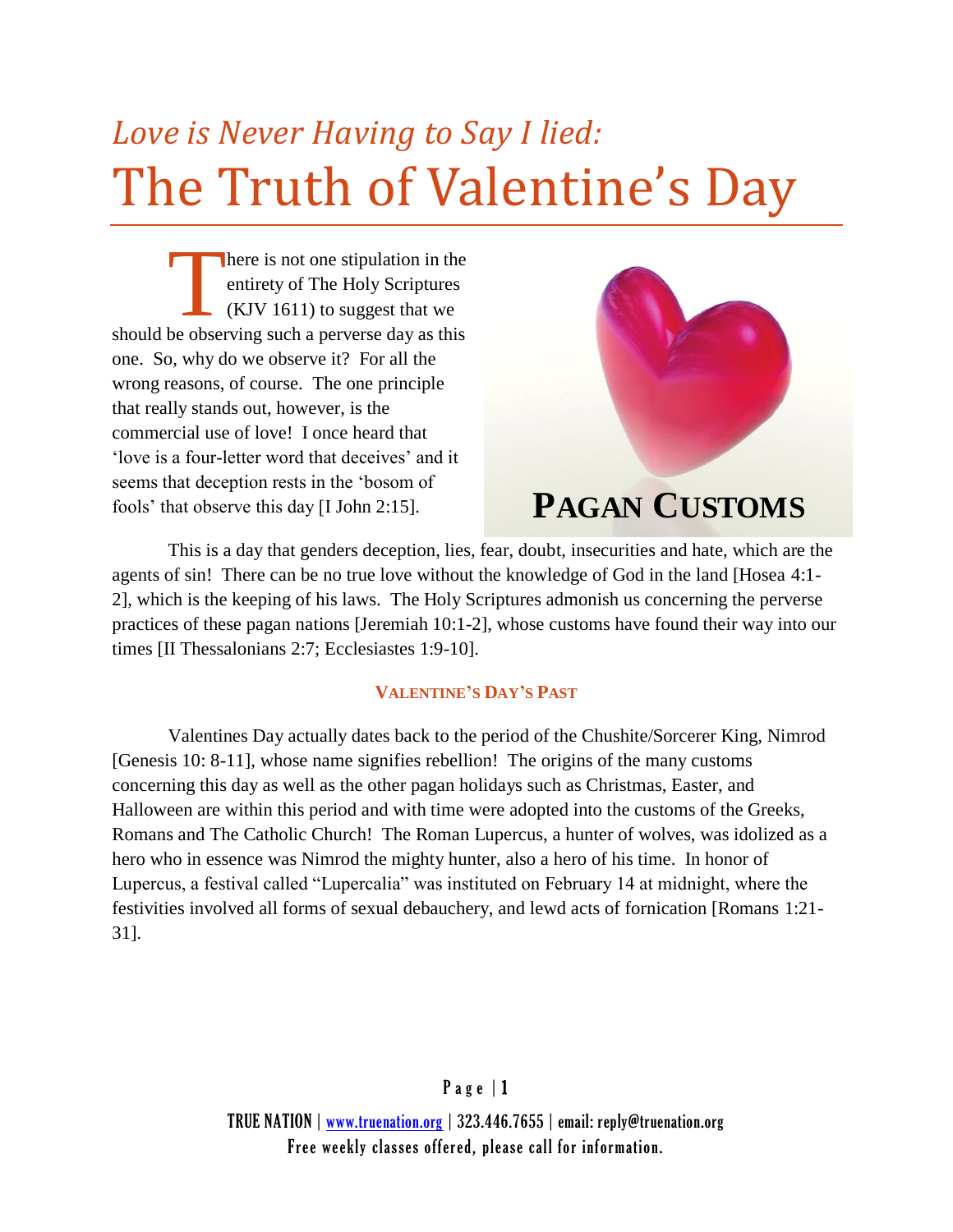

*"*As the Father hath loved me, so have I loved you: continue ye in my love. If ye keep my commandments, ye shall abide in my love; even as I have kept my Father's commandments, and abide in his love." John 15:9-10

February 14th also correlates with the winter solstice, which occurred on January 6. which is said to be the birth of Baal or the sun god (Nimrod) of the ancient pagans. December 25, which we now call Christmas, was therefore instituted/celebrated in commemoration of his birth! It was the custom of antiquity for the mother of a male child to present herself for purification on the fortieth day after January 6 - Nimrod's original birthday, which puts it at the evening of February 14, the Lupercalia or St. Valentine's Day. The Greeks called Lupercus "Pan" who was the god of lust and fornication [Psalms 96:5]. The Holy Scriptures identify Pan as "Baal" which is another moniker for Nimrod, or to better put it, Satan incarnate! But, no matter the name/title, the "spirit" is consistent within the nature of the practice/principle, and this, in it's very essence, is why history does not change! Baal in Hebrew means *Lord*, which

equates to "mighty hunter." In addition, anyone who was considered a hero-god was labeled Sanctus, meaning *Saint*! It is interesting to note that the word for "heart" in the Babylonian tongue is "Bal" which signifies *Lord*, but when viewing the Hebrew word "Babal" which means confusion, we begin to see the spirit operating behind this day: "the lord of the confused hearts"! Is this not indicative of every attitude and relationship on the planet? So where is the love? The little leprous (pale) Gerber baby who is known as "Cupid" meaning *desire* or I should say, lust, was known to the ancient Greeks as Eros who was responsible for impregnating goddesses and mortals. The arrow, which he shoots into his "victims'" rear ends, is a sublime action of sadomasochism: pain-producing pleasure! Valentine's Day cultivates and perpetuates the concupiscence, that is, the illicit desires in men and especially women leading them to the futility of his or her wretched demise [Revelations 21:8]. So do you still want to be someone's Valentine? There was such an individual as Saint Valentine. He was an Hebrew-Israelite and continued righteous acts of truth from prison by writing letters of divine inspiration [II Peter 1:20-21] to the weak, feebleminded, and sick as did also his predecessors before him [II Corinthians 7:8, 10:9-10; Hebrews 13:22-25]. His letters would end by saying, "from your dearest Valentine." As you come to understand history, more than half, if not all, has been

### Page | 2

TRUE NATION | www.truenation.org | 323.446.7655 | email: reply@truenation.org Free weekly classes offered, please call for information.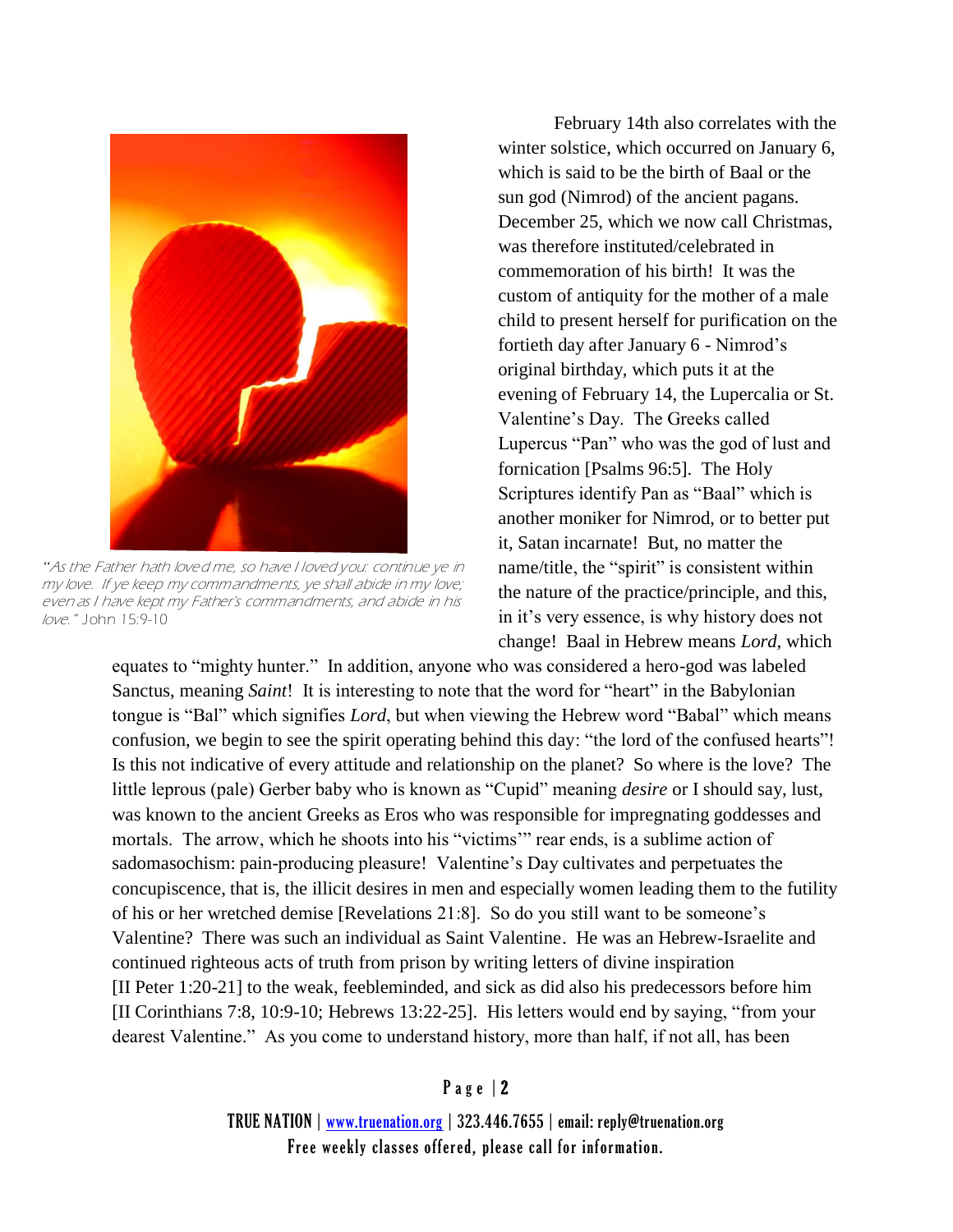greatly distorted [Job 13:4; Job 9:24].



wondered why you need to be loved? It definitely cannot be personified by the perverse antics of Valentine's Day, for there is no such custom that we should observe under the commandments of God. The root of love lies within the heart of understanding, which is the principle function of the "heart" which houses the spirit! *Ahab* is the Hebrew word for love and it is defined as: "to be in love, is to be in one accord with God in Christ Jesus [I John 4:16]. Love is the law of light which is protective, virtuous, not prone to hurt, not confusing, caring, gentle, strong, upright, not a respecter of persons, corrective, obedient, and not subject to sin [Psalms 19:7-10]. This is how we are able to recognize, receive, and be loved by our Heavenly Father! We can't begin to give or possess the qualities of love if we are not willing to acknowledge the divine functions of it, as prescribed by God's divine laws. The sole basis

So, I ask, what is love? Or have you ever

*"The little leprous (pale) Gerber baby who is known as 'Cupid' meaning desire or I should say, lust, was known to the ancient Greeks as Eros who was responsible for impregnating goddesses and mortals."* 

for our existence is to fulfill the law of love [Matthew 22:36-40; Romans 13:10], and by doing so, we are obedient and under authority to the "Word" of life. Jesus Christ exalted this principle through his obedience, undivided attention, and his willingness to please the Heavenly Father, rather than men! This is the love which man and woman so desperately need to aspire to, this is how we become liberated from the wiles of Satan, who is the prince of this world [James 4:4; I John 2:15-16]; whose inventions such as Valentine's Day nurture "bitter" and not "better" hearts! Remember love is conditional [John 15:9-10]: solid, unchanging, stable, rooted, not governed by emotions, as opposed to unconditional love which is emotional, unstable, selfish, confusing, insecure, spiteful, resentful and hateful as taught by the precepts of men [Colossians 2:8; James 4:4]. We must understand that when we consecrate ourselves to the Lord, which serves as an action of true love, this will enable us to discern what is love and what isn't, then the devices of the world can no longer coerce us into temporal spats of days, moments, and periods of emotionality.

## Page | 3

TRUE NATION | www.truenation.org | 323.446.7655 | email: reply@truenation.org Free weekly classes offered, please call for information.

#### **GOD'S DEMANDS**